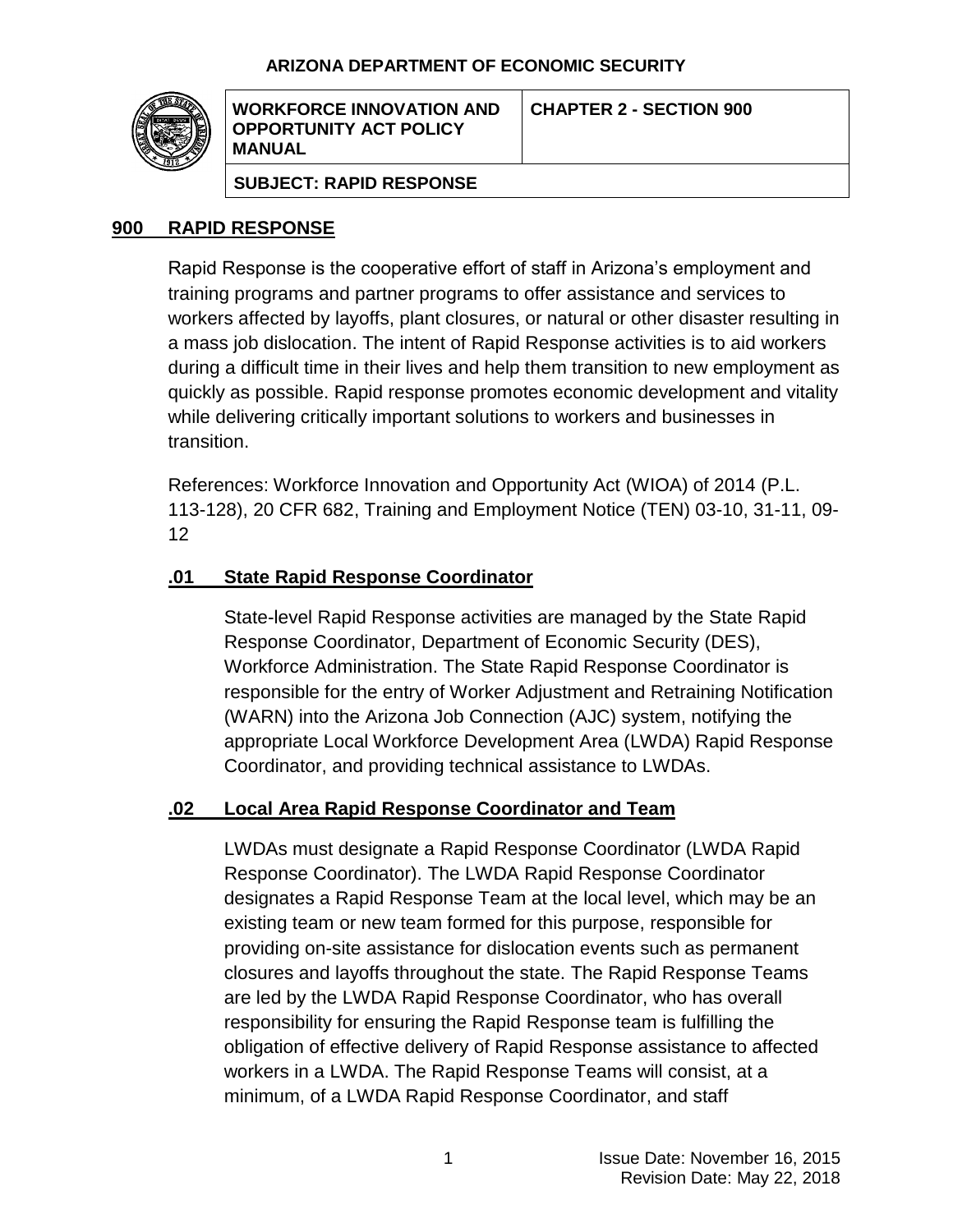representation from Unemployment Insurance (UI), Employment Service (ES), and Trade Adjustment Assistance (TAA), if applicable. Staff representation from relevant partner programs that would benefit the affected workers may be present, as needed.

- A. The Rapid Response Teams will:
	- 1. Make appropriate services available to eligible dislocated workers through LWDA Rapid Response Coordinators and in statewide or industry-wide projects;
	- 2. Work with employers and labor organizations in promoting labor management cooperating to achieve stated goals;
	- 3. Operate a monitoring, reporting, and management system to provide adequate information for effective program management, review, and evaluation;
	- 4. Exchange information and coordinate programs with the appropriate economic development agencies, Arizona Department of Education, and training and social service programs;
	- 5. Coordinate the gathering of information from multiple databases, including UI, ES, TAA, and other programs;
	- 6. Fully consult with labor organizations where substantial numbers of their members are to be served; and
	- 7. Distribute information on the availability of services and activities under the Dislocated Worker program, including efforts to ensure major employers, organized labor, and groups of employees not represented by organized labor are aware of the availability of Rapid Response assistance. The Rapid Response Team must make equal effort when responding to dislocation events regardless of whether or not affected workers are represented by a union.
- B. The LWDA Rapid Response Coordinator must maintain a comprehensive workforce case management and reporting system (currently AJC) that can be used for effective program management review and evaluation. All plant closures and layoffs must be recorded at the local level regardless of whether or not WARN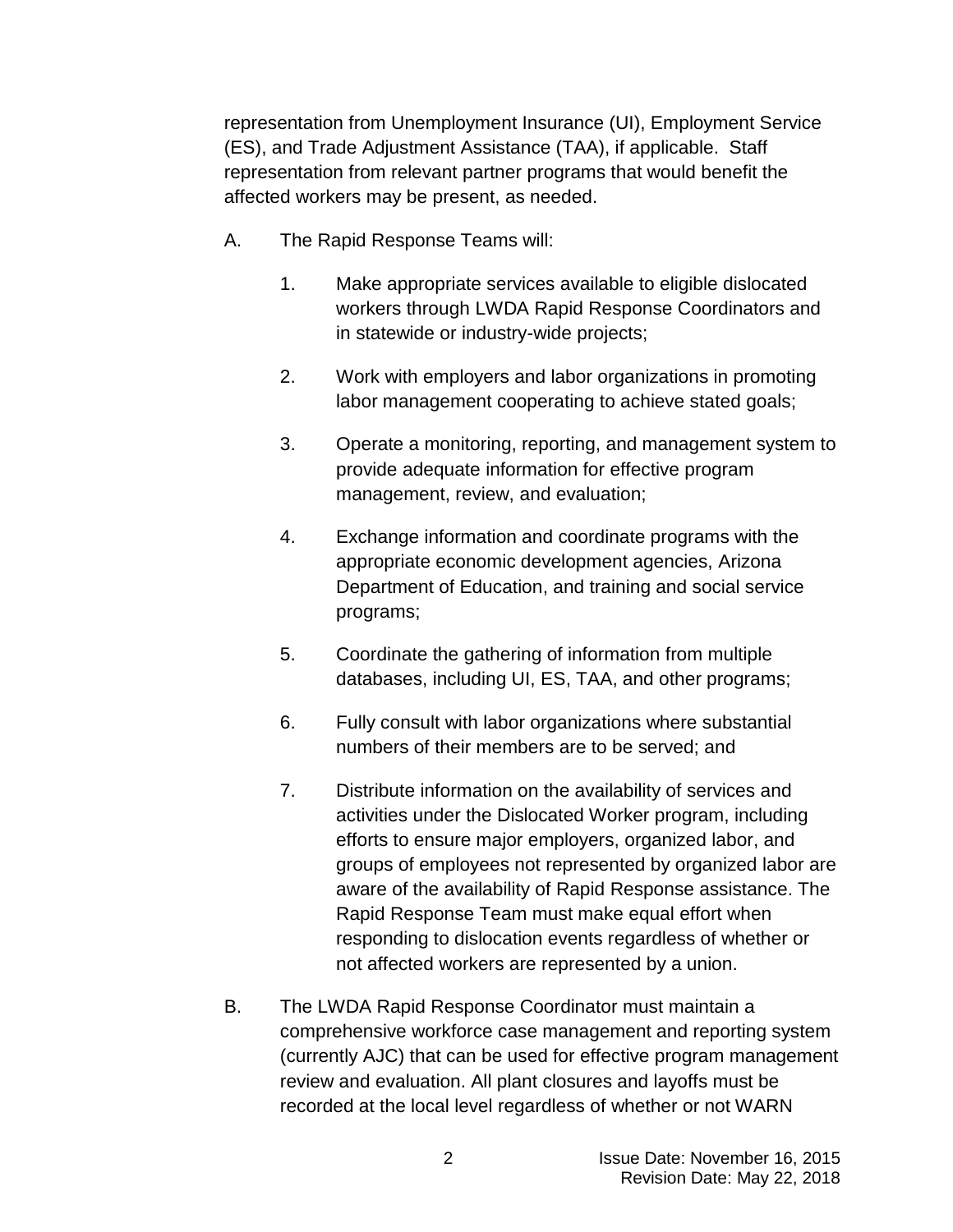compliance is required. Additionally, all Rapid Response presentations, location of presentations, presenters at each site, and other outreach activities offered to affected workers must be documented.

- 1. The LWDA Rapid Response Coordinator must maintain a report developed by the LWDA regarding Rapid Response events that contains the following information:
	- a. Name of the company;
	- b. Brief description of the company;
	- c. Date of layoff;
	- d. Reason for layoff;
	- e. Number of positions affected by layoff; and
	- f. Services provided by Rapid Response team.
- 2. The LWDA Coordinator must submit the report regarding Rapid Response events to the State Rapid Response coordinator no later than the  $15<sup>th</sup>$  calendar day on a monthly basis. When a LWDA has no Rapid Response events to report, a report indicating that there was no Rapid Response activity must be submitted.

### **.03 Required Delivery of Rapid Response Services**

- A. Rapid Response services must be delivered when one or more of the following circumstances occur:
	- 1. Announcement or notification of a permanent closure, regardless of the number of workers affected;
	- 2. Announcement or notification of a mass layoff that affects 50 or more workers or when a Worker Adjustment and Retraining Notification (WARN) Act notice has been filed, regardless of the number of workers affected by the layoff announcement;
	- 3. A mass job dislocation resulting from a natural or other disaster; or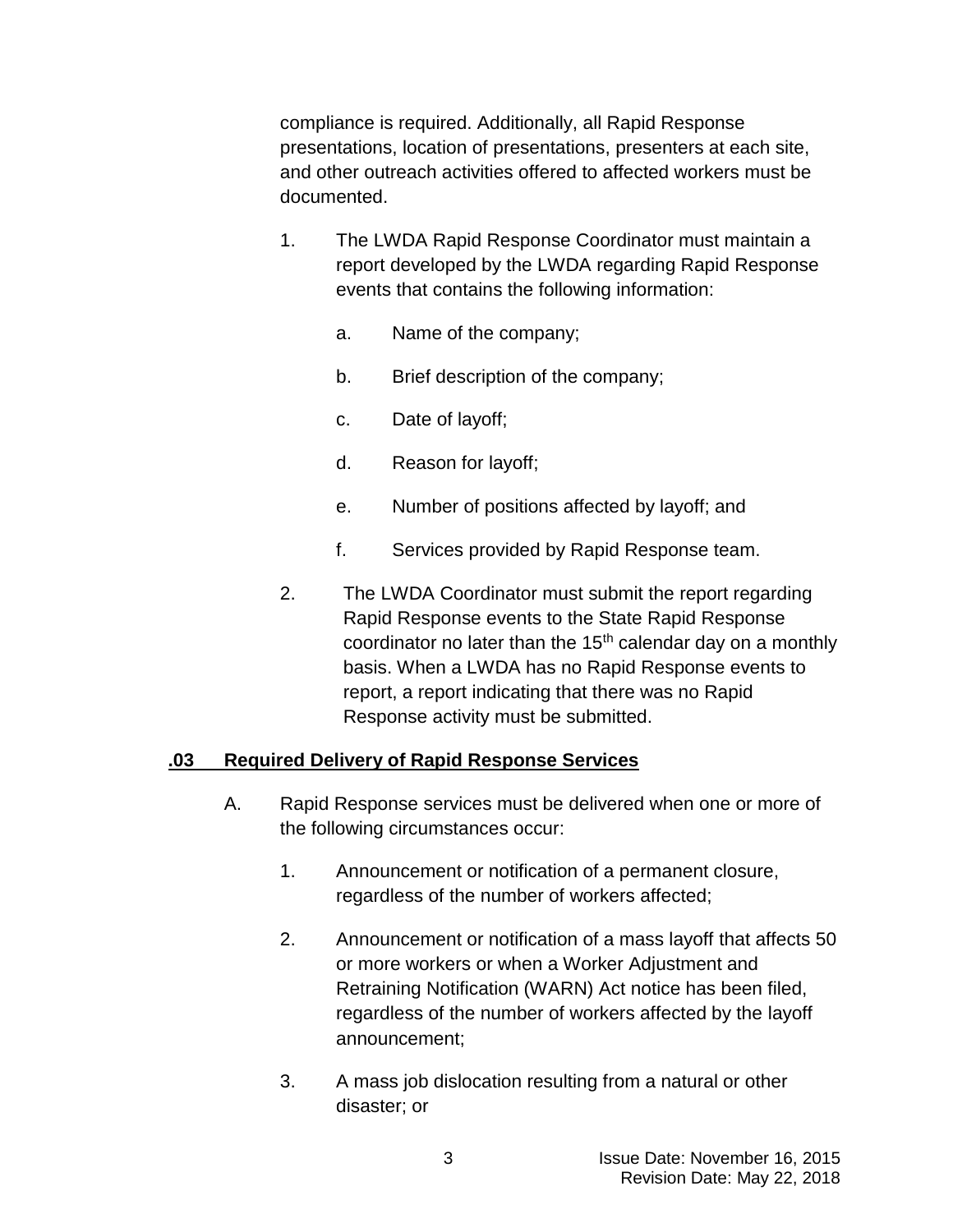- 4. The filing of a Trade Adjustment Assistance (TAA) petition.
- B. While businesses are under no obligation to allow or help ensure smooth delivery of rapid response services, Rapid Response Teams must make all reasonable efforts to deliver services to affected workers. Reasonable efforts are more than cursory attempts, such as providing services at off-site locations and during convenient hours.

# **901 WORKER ADJUSTMENT AND RETRAINING NOTIFICATION (WARN) ACT**

The WARN Act, effective February 4, 1989, requires certain employers ("covered employers") to provide 60 days advance notice of certain events such as plant closures or mass layoffs to affected workers, employee representatives, the Rapid Response Team, and appropriate units of local government.

## **.01 WARN Requirement for Employers and Employees**

- A. Employers are covered by WARN if they are:
	- 1. Private, for-profit and non-profit entities; or
	- 2. Public and quasi-public entities that operate in a commercial context and are separate from the regular government; and
	- 3. Employ 100 or more employees, not counting employees who:
		- a. Worked less than six months in the previous 12 months;
		- b. Work an average of less than 20 hours per week;
		- c. Retire, resign, or are terminated for cause; or
		- d. Are offered a transfer to another site of employment within a reasonable commuting distance if:
			- i. The closing or layoff is a result of a relocation or consolidation of all or part of the employer's business;
			- ii. The transfer involves no more than a six-month break in employment; and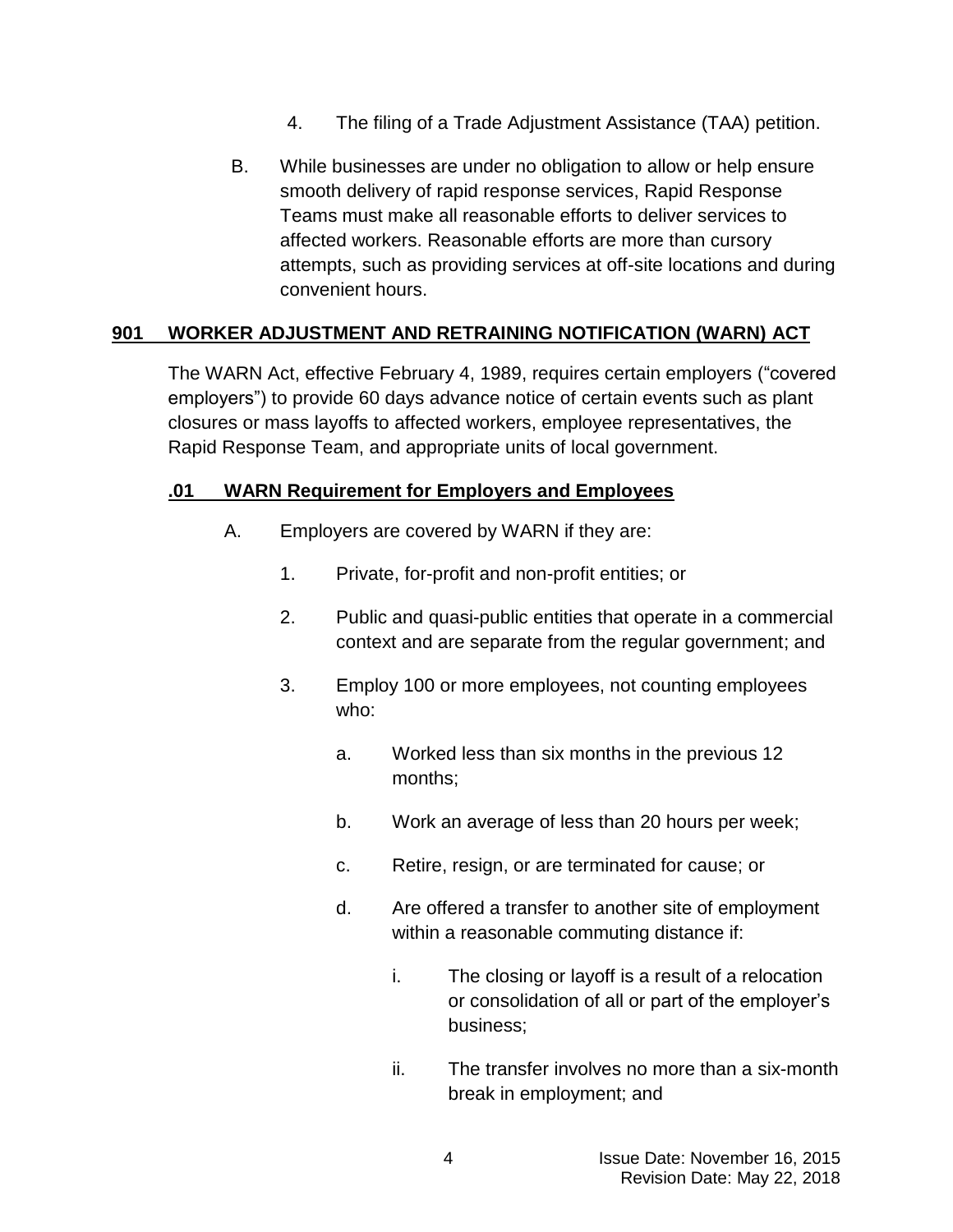- iii. The worker accepts the offer within 30 days of the offer or the closing or layoff, whichever is later.
- **Note:** While employees who have worked less than six months in the previous 12 months or work an average of less than 20 hours per week don't count towards the total when determining a covered employer, these workers are still entitled to receive a WARN notice when there is a plant closure or layoff.
- B. Employees entitled to WARN notice include:
	- 1. Hourly and salaried workers; and
	- 2. Managerial and supervisory employees.

**Note:** Workers on a labor strike or who have been locked out in a labor dispute, temporary workers who clearly understand the temporary nature of the work for which they were hired, and business partners, consultants, or contracted employees who are paid by another employer or who are self-employed are not protected by WARN notice.

### **.02 WARN Notice**

The employer must provide a written WARN notice to the:

- 1. State Rapid Response Coordinator;
- 2. Chief elected official of the LWDA in which the employment site is located;
- 3. Chief elected official of the representative(s) or bargaining agency(ies) of affected workers, or potentially affected workers; and
- 4. Individual workers who are not represented by a bargaining agency and may reasonably be expected to experience an employment loss, including workers who may lose their employment due to "bumping" or displacement by other workers.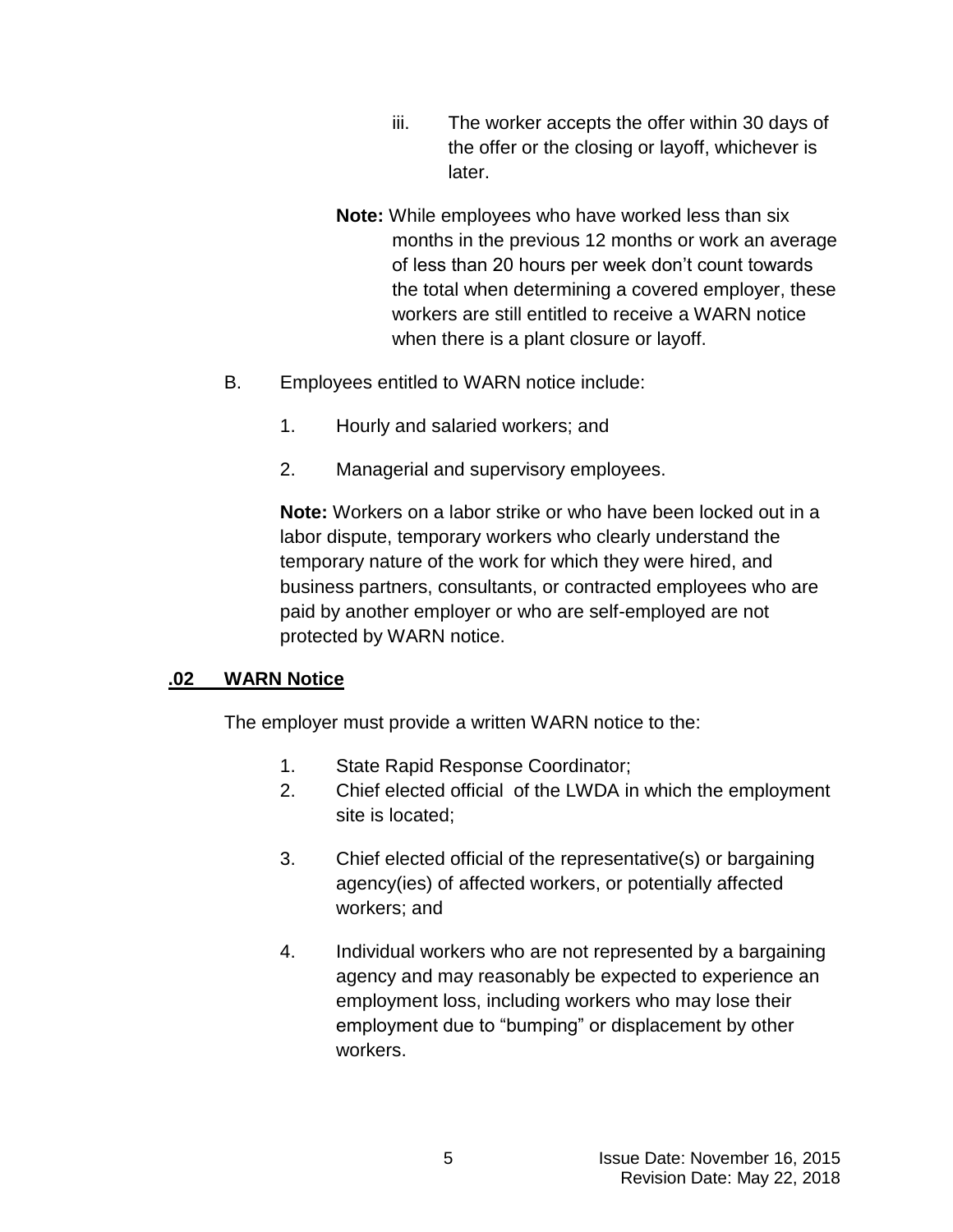**Note:** The LWDA Rapid Response Coordinator is responsible for providing the names of chief elected officials of the LWDA and bargaining agencies to the employer when the employer indicates they don't know who to contact.

- A. Covered employers must provide a WARN notice when:
	- 1. There is a plant closure when an employment site (or one or more facilities or operating units within an employment site) will be shut down and result in employment loss of 50 or more employees during any 30-day period not counting employees who have worked less than 6 months in the last 12 months or employees who work an average of less than 20 hours a week.
	- 2. There is a mass layoff that does not result in a plant closure and will result in employment loss at the employment site during any 30-day period for:
		- a. 500 or more employees not counting employees who have worked less than 6 months in the last 12 months or employees who work an average of less than 20 hours a week; or
		- b. 50-499 employees, if these employees make up at least 33 percent of the employer's active workforce not counting employees who have worked less than 6 months in the last 12 months or employees who work an average of less than 20 hours a week.
	- 3. A plant closure or mass layoff fails to meet the threshold requirement of a plant closure or mass layoff during a 30-day period as specified in 401 (02) (A) (1) and (2), but the number of employment losses for two or more groups of workers, each of which is less than the minimum number needed to trigger notice, reaches the threshold during any 90-day period of a plant closing or layoff.
- B. Notifications of a plant closure or mass layoff from employers to the State Rapid Response Coordinator must be in writing and must include: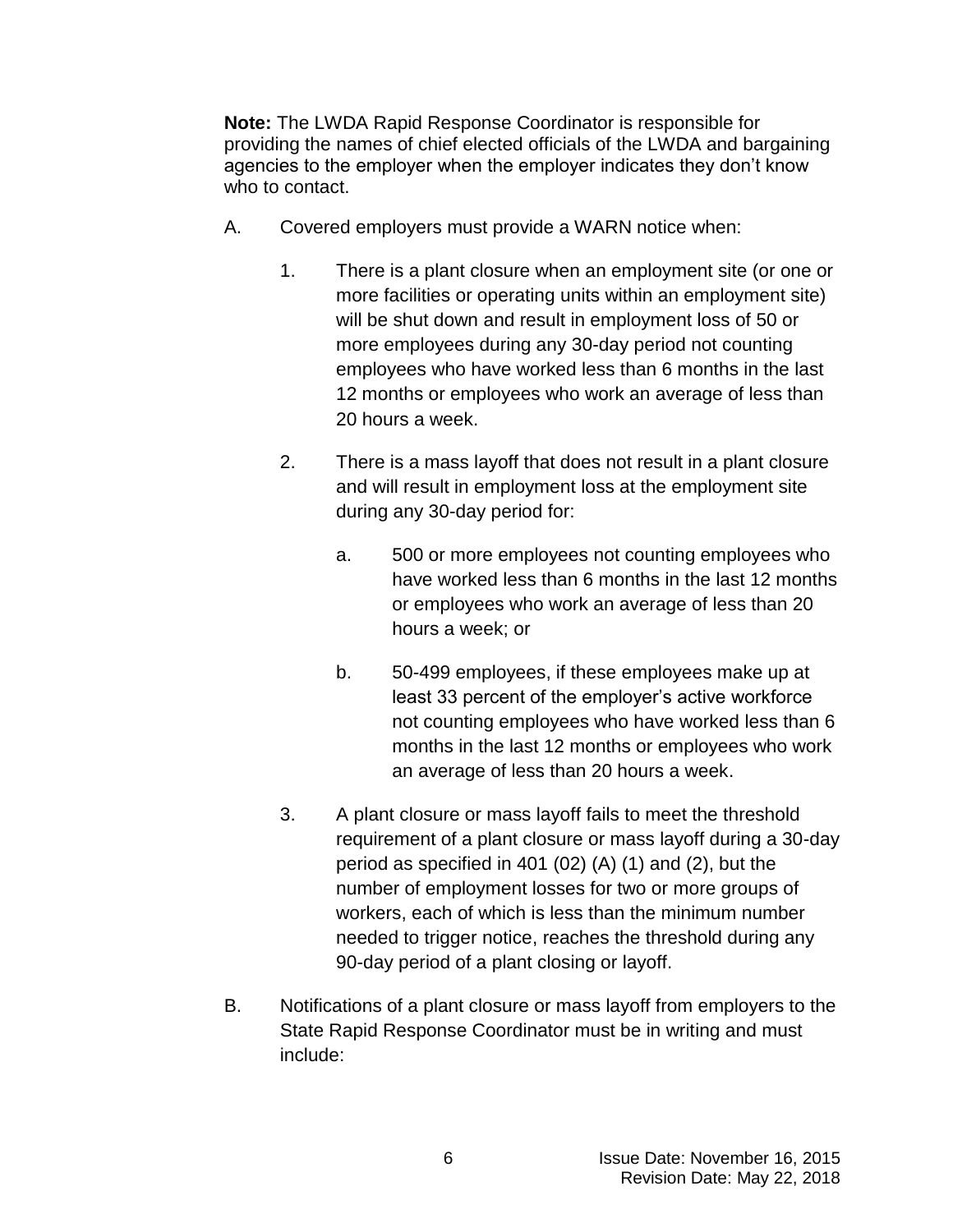- 1. The name and address of the employment site where the plant closure or mass layoff will occur;
- 2. Whether the planned action is a plant closure or a mass layoff;
- 3. The anticipated schedule for making separations, including the expected date of the first separation;
- 4. The positions, including job titles, affected and the number of affected workers in each job classification;
- 5. A statement of any applicable bumping rights or displacement of employees by other workers;
- 6. The name of each union representing affected workers, including the name and address of the chief elected officer of each union; and
- 7. The name, address, and telephone number of a company official to contact for additional information.

Any reasonable method of delivery to ensure receipt 60 days before a closing or layoff is acceptable. Notice may be given conditionally upon the occurrence or non-occurrence of an event only when the event is definite and its occurrence or non-occurrence will result in a covered employment action less than 60 days after the event.

## **.03 Non-WARN**

Employers experiencing plant closures or layoffs who do not meet WARN requirements may voluntarily choose to report such plant closures or layoffs through WARN. When an employer who voluntarily chooses to report plant closures or layoffs through WARN, LWDAs must provide all required rapid response activities to the employer.

Individuals impacted by plant closures and layoffs must be recorded at the local level regardless of whether or not WARN compliance is required.

# **.04 Penalties for Noncompliance with WARN**

A. Neither DES nor LWDAs enforce penalties for noncompliance of WARN. The United States district courts enforce WARN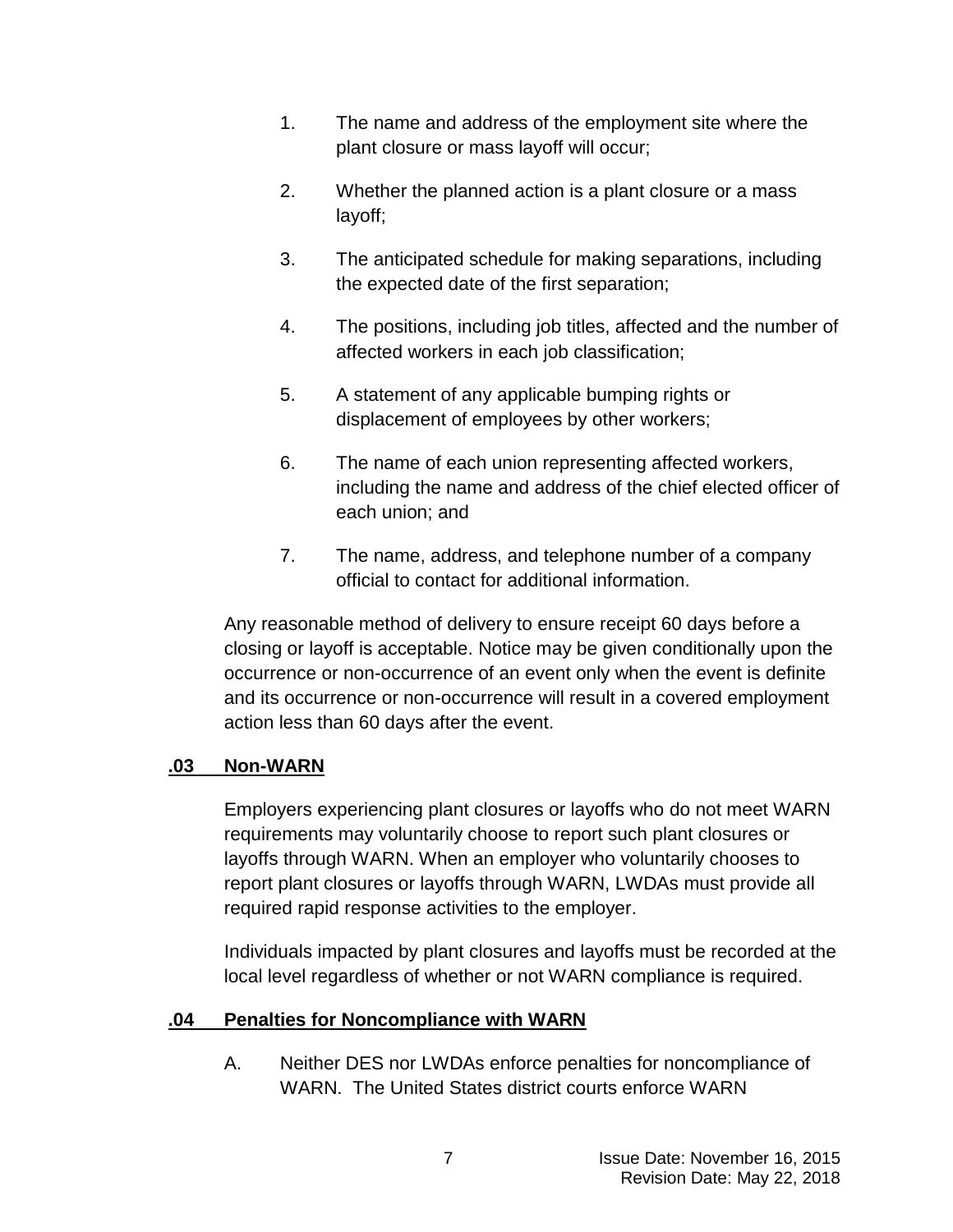requirements. Workers, representatives of employees, and units of local government may bring individual or class action suits against an employer that has violated the provisions of WARN. In any suit, the prevailing party may be allowed reasonable attorney's fees as part of the costs, at the court's discretion.

- B. An employer who violates the WARN provisions by ordering a plant closure or mass layoff without providing appropriate notice is liable to each aggrieved employee for an amount including back pay and benefits for the period of violation, up to 60 days. The employer's liability may be reduced by such items as wages paid by the employer to the employee during the period of the violation and voluntary and unconditional payments made by the employer to the employees.
- C. An employer who fails to provide notice as required to a unit of local government is subject to a civil penalty not to exceed \$500 for each day of violation. This penalty may be avoided when the employer satisfies the liability to each aggrieved employee within three weeks after the plant closure or the employer orders the layoff.

### **902 STAGES OF RAPID RESPONSE**

When the State Rapid Response Coordinator receives notification of a layoff or plant closure, the Coordinator will notify the Local Area Rapid Response Coordinator within 24 hours.

### .**01 Initial Notification**

- A. When the LWDA Rapid Response Coordinator is notified of a plant closure or layoff that is in progress or is projected to occur, he or she will notify the Local Workforce Development Board (LWDB) regarding the plant closure or layoff.
- B. The LWDA Rapid Response Coordinator will contact the employer and employee representatives within 48 hours and:
	- 1. Verify the layoff or plant closure;
	- 2. Provide information about Rapid Response services;
	- 3. Invite the employer to meet with the Rapid Response Team to establish a plan to carry out Rapid Response services to the affected workers;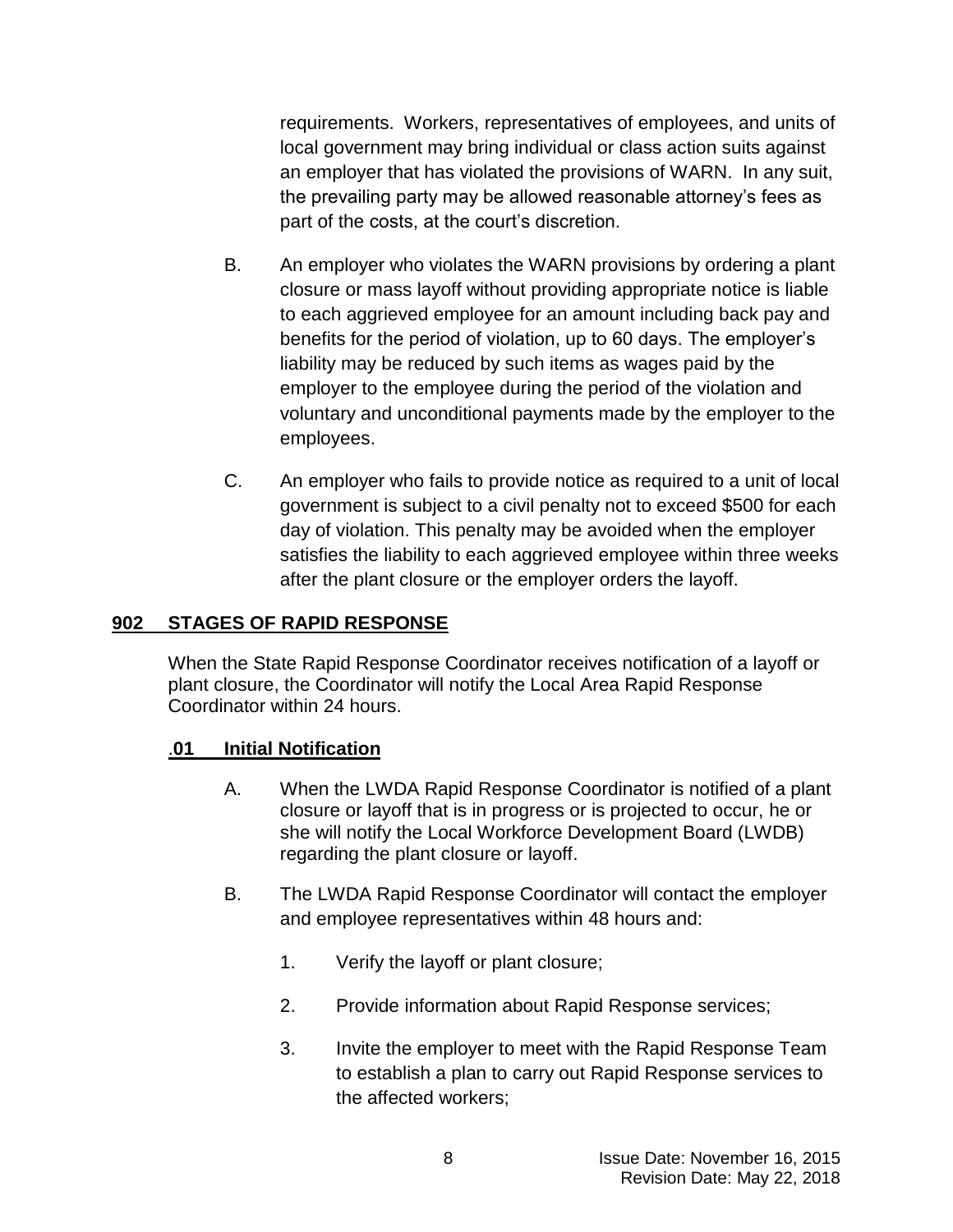- C. When notice of a layoff or plant closure is provided by an employer and is intended for public release, the State Rapid Response Coordinator will enter the information in AJC within 48 hours to ensure the LWDA Rapid Response Coordinator and appropriate programs are aware of layoff, plant closure, or WARN activities.
- D. The LWDA Rapid Response Coordinator will contact the appropriate labor organization when affected workers are represented by a labor organization.

# **.02 Initial Meeting**

The initial meeting of the Rapid Response Team, employer, and employee representatives may also be attended by the local labor representative and LWDA staff and must take place within five days of initial notification. The initial contact meeting will provide information and discussion of:

- A. Available programs, service providers, and resources in the LWDA to meet the short-term and long-term assistance needs of the affected workers, including:
	- 1. Unemployment Insurance;
	- 2. Reemployment Services;
	- 3. Job Training;
	- 4. Trade Adjustment Assistance (TAA); and
	- 5. Financial counseling.
- B. Rapid Response content, format, and benefits to the employer and affected workers.
- C. An assessment of the employer's layoff plan and schedule.
- D. Identification of the affected workers, their current wage scale, occupations, skill levels, and length of service.
- E. Benefits provided by the employer to the affected workers, i.e. severance pay, job development, job search activities, relocation or reemployment opportunities.
- F. Projected assistance needs of the affected workers.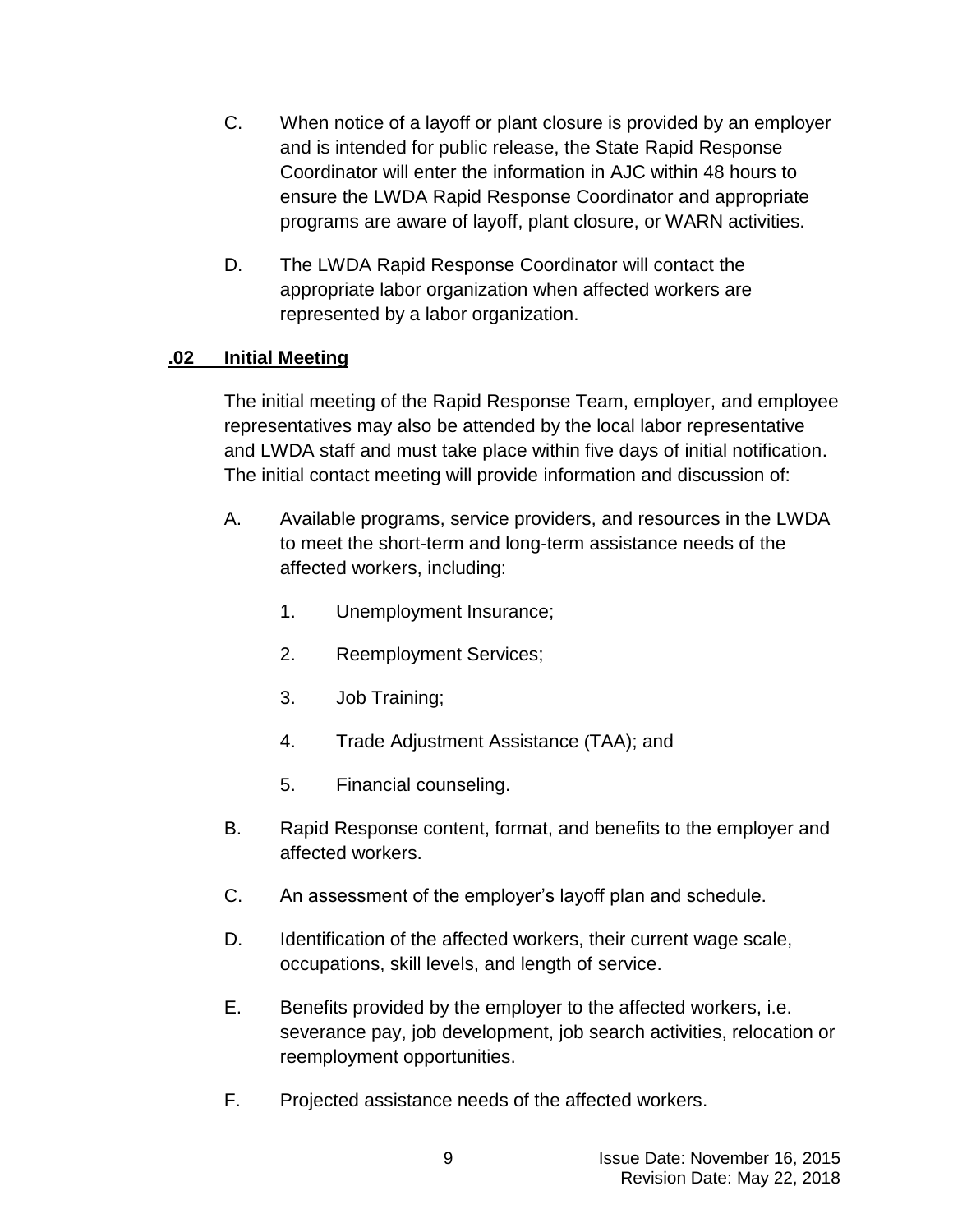- G. Reemployment prospects for workers in the local community.
- H. Potential for averting the layoff or closure, which may be discussed in consultation with state or local economic development agencies, including local Chambers of Commerce.

### **.03 Rapid Response Events**

When initial contact with the employer and employee representatives has been established, the Rapid Response Team will:

- A. Determine the Rapid Response Team meeting dates and times, prior to dislocation events when possible, in coordination with the employer and make necessary provisions for interpreters, room accommodations, and specialized equipment;
- B. Determine appropriate workshops and/or demonstrations, i.e. labor market information, internet demonstrations, resume preparation, and interview workshops;
- C. Coordinate provision of information and/or services for employment and training, emergency services , and human service programs in the LWDA provided by program representatives and adapted to a particular layoff or plant closure, including:
	- 1. ARIZONA@WORK Job Center services, including WIOA Title I-B training activities;
	- 2. Employment Service (ES);
	- 3. TAA, if a certification for trade has been submitted or certified;
	- 4. Unemployment Insurance; and
- D. Create and distribute agendas to the employer and participating members.
- **Note:** Members of the Rapid Response Team should share all information, including sign-in sheets or attendance sheets, and information, to ensure all partners have equal access to information.

## **.04 National Dislocated Worker Grants**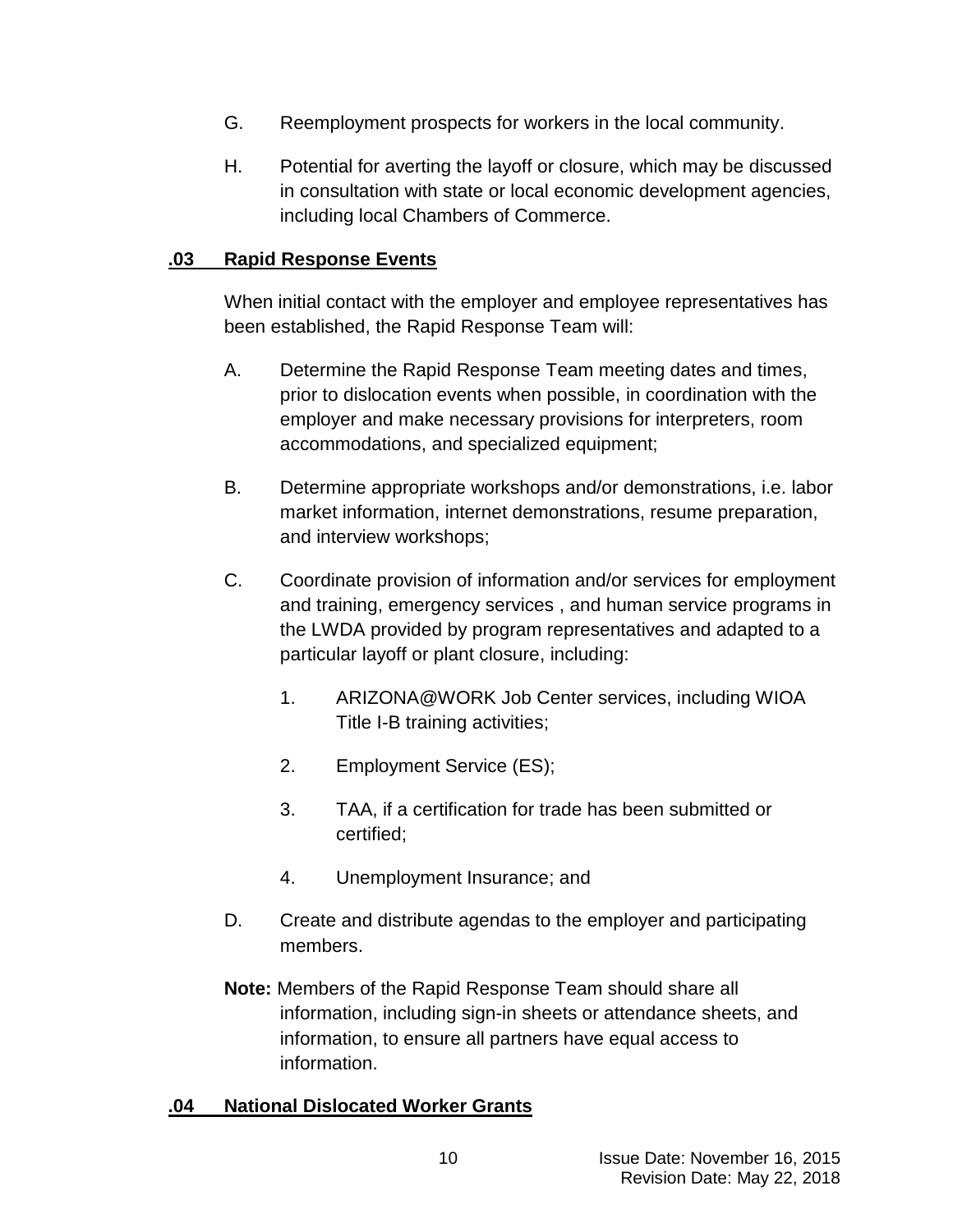National Dislocated Worker Grants (DWGs) temporarily expand training and employment services to dislocated workers, including military service members, by providing additional funding when unexpected economic events or a natural disaster cause significant job losses with a purpose to reemploy laid off workers and enhance their employability and earnings.

Disaster DWGs provide funding to create temporary employment opportunities to assist with clean-up and recovery efforts when an area impacted by disaster is declared eligible for public assistance from the Federal Emergency Management Agency (FEMA) or otherwise recognized by a Federal agency with authority or jurisdiction over Federal response to the emergency or disaster. Both states and LWDAs can apply for DWG grants and can find more information in [TEGL 02-15:](http://wdr.doleta.gov/directives/attach/TEGL/TEGL_02-15.pdf)  *[Operational Guidance for National Dislocated Worker Grants, pursuant to](http://wdr.doleta.gov/directives/attach/TEGL/TEGL_02-15.pdf)  [the Workforce Innovation and Opportunity Act \(WIOA\)](http://wdr.doleta.gov/directives/attach/TEGL/TEGL_02-15.pdf)* and [Training and](http://wdr.doleta.gov/directives/attach/TEN/ten2010/TEN32-10.pdf)  Employment Notice (TEN) 32-10: *[Revised National Emergency Grant](http://wdr.doleta.gov/directives/attach/TEN/ten2010/TEN32-10.pdf)  [Application Submission and Review Process.](http://wdr.doleta.gov/directives/attach/TEN/ten2010/TEN32-10.pdf)*

LWDAs may request DWGs to carry out additional Rapid Response activities in an area experiencing unexpected economic events or a natural disaster by completing and submitting a DWG application. Each application must demonstrate that:

- A. Rapid Response activities have been, or are in the process of being, carried out;
- B. State and local funds have been used to initiate appropriate services to eligible workers;
- C. A need for additional funds to effectively respond to the needs of affected workers and—in the case of a declared emergency or natural disaster—the community has been demonstrated; and
- D. The DWG application has been developed by or in conjunction with the LWDA and chief elected official of the LWDA in which the proposed project will take place.

## **903 RAPID RESPONSE ACTIVITIES**

Rapid response activities provide customer-focused services to both dislocated workers and employers. Rapid response activities ensure immediate access to affected workers in order to help them re-enter the workforce more quickly.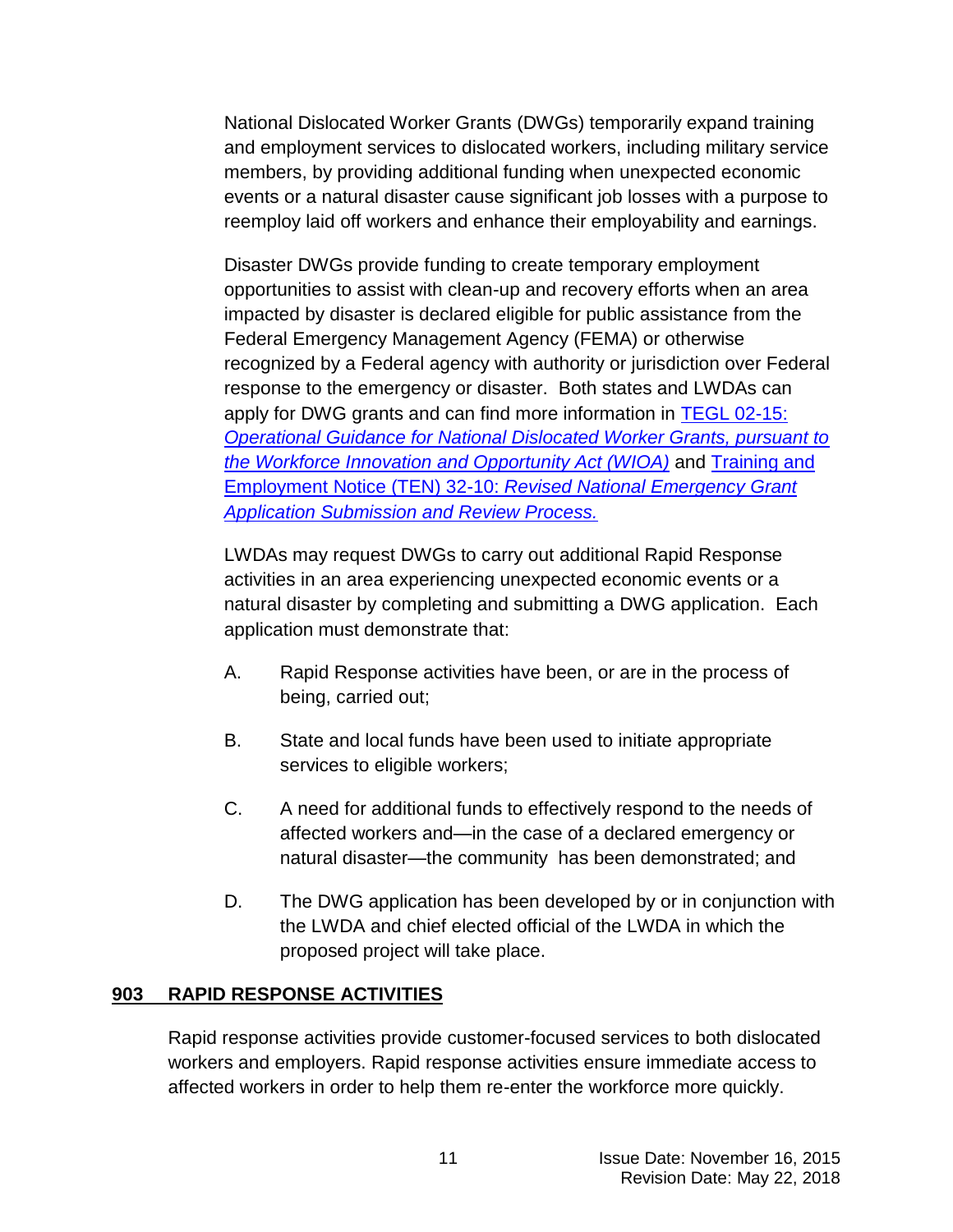A. Required Activities

Required Rapid Response activities, per 20 CFR 682.330 include:

- 1. Layoff aversion, which may include, per 20 CFR 682.320:
	- a. Early identification of plants or firms at risk of layoffs, assessment of the needs of and options for at-risk firms, and the delivers of services to address these needs, as provided by WIOA Section 134 (d) (1) (A)  $(ix)$   $(II)$   $(cc)$ ;
	- b. Continuing engagement, partnership, and relationship-building activities with businesses in the community;
	- c. Funding feasibility studies to determine if a company's operations may be sustained through a buyout or other means to avoid or minimize layoffs;
	- d. Developing and managing incumbent worker training programs or other approaches to improving worker skills;
	- e. Connecting companies to:
		- i. Short-term compensation or other programs designed to prevent layoffs or to quickly reemploy dislocated workers;
		- ii. Employer loan programs for employee skill upgrading; and
		- iii. Other federal, state, and local resources necessary to address business needs that cannot be funded with Rapid Response funds.
	- f. Establishing linkages with economic development activities at the federal, state, and local levels, including Federal Department of Commerce programs and available state and local business retention and expansion activities;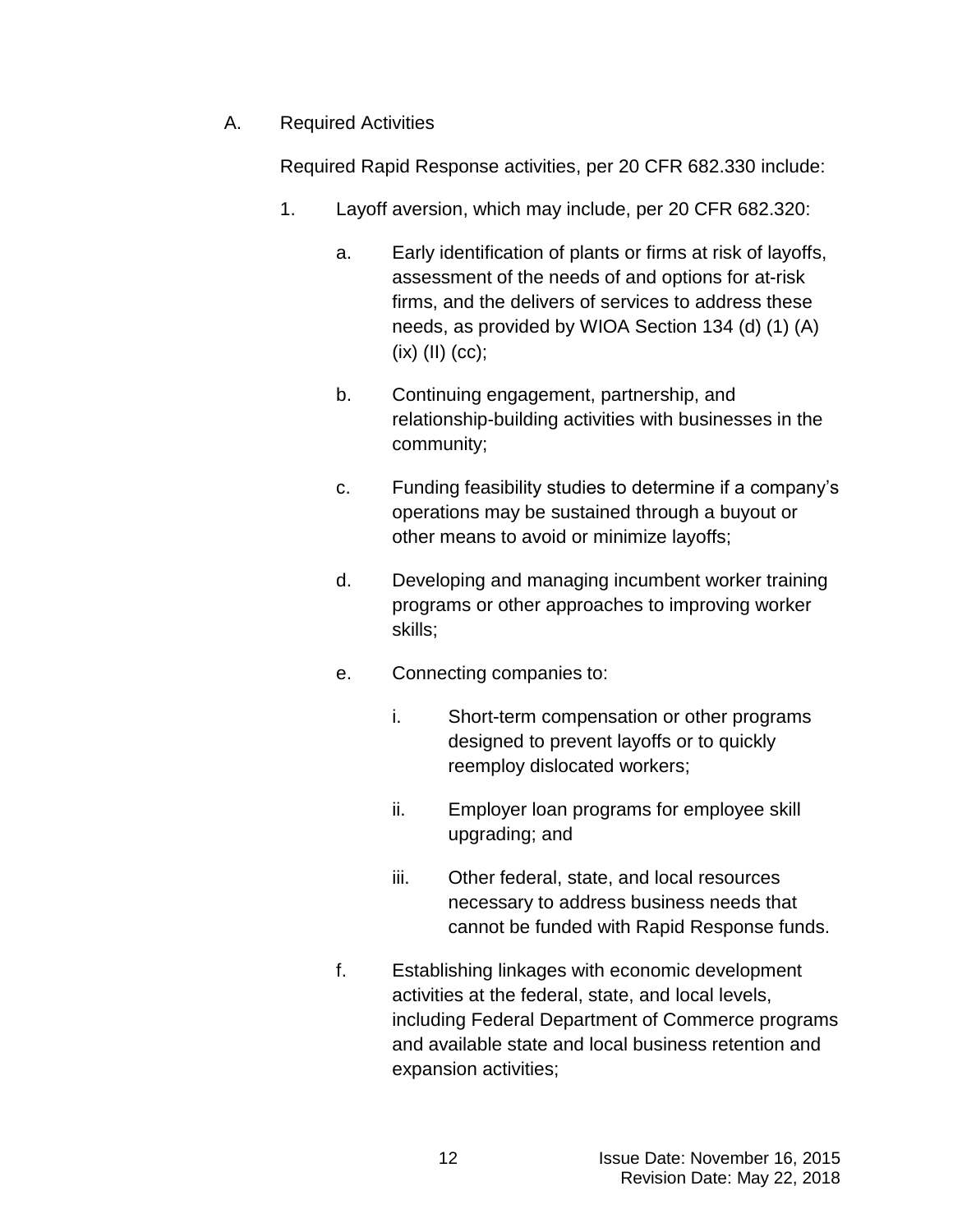- g. Partnering or contracting with business-focused organizations to assess risks to companies, propose strategies to address those risks, implement services, and measure impacts of services delivered;
- h. Conducting analyses of the suppliers of an affected company to assess their risks and vulnerabilities from a potential closing or shift in production of their major customer;
- i. Engaging in proactive measures to identify opportunities for potential economic transition and training needs in growing industry sectors or expanding businesses; and
- j. Connecting businesses and workers to short-term, on-the-job, or customized training programs and apprenticeships before or after layoff to help facilitate rapid reemployment;
- 2. Immediate on-site contact with the employer, affected workers or their representatives, and the local community that include an assessment of and strategy to address:
	- a. Layoff plans and schedule of the employer;
	- b. Background, assistance needs, and reemployment prospects of the affected workers; and
	- c. Available resources to meet both short-term and longterm assistance needs of affected workers;
- 3. Provision of information and access to Unemployment Insurance benefits and programs, employment and training activities, including information on the TAA program, Pell Grants, the GI Bill, and other resources;
- 4. Delivery of other necessary services and resources including workshops and classes, use of worker transition centers, and job fairs, to support reemployment efforts for affected workers;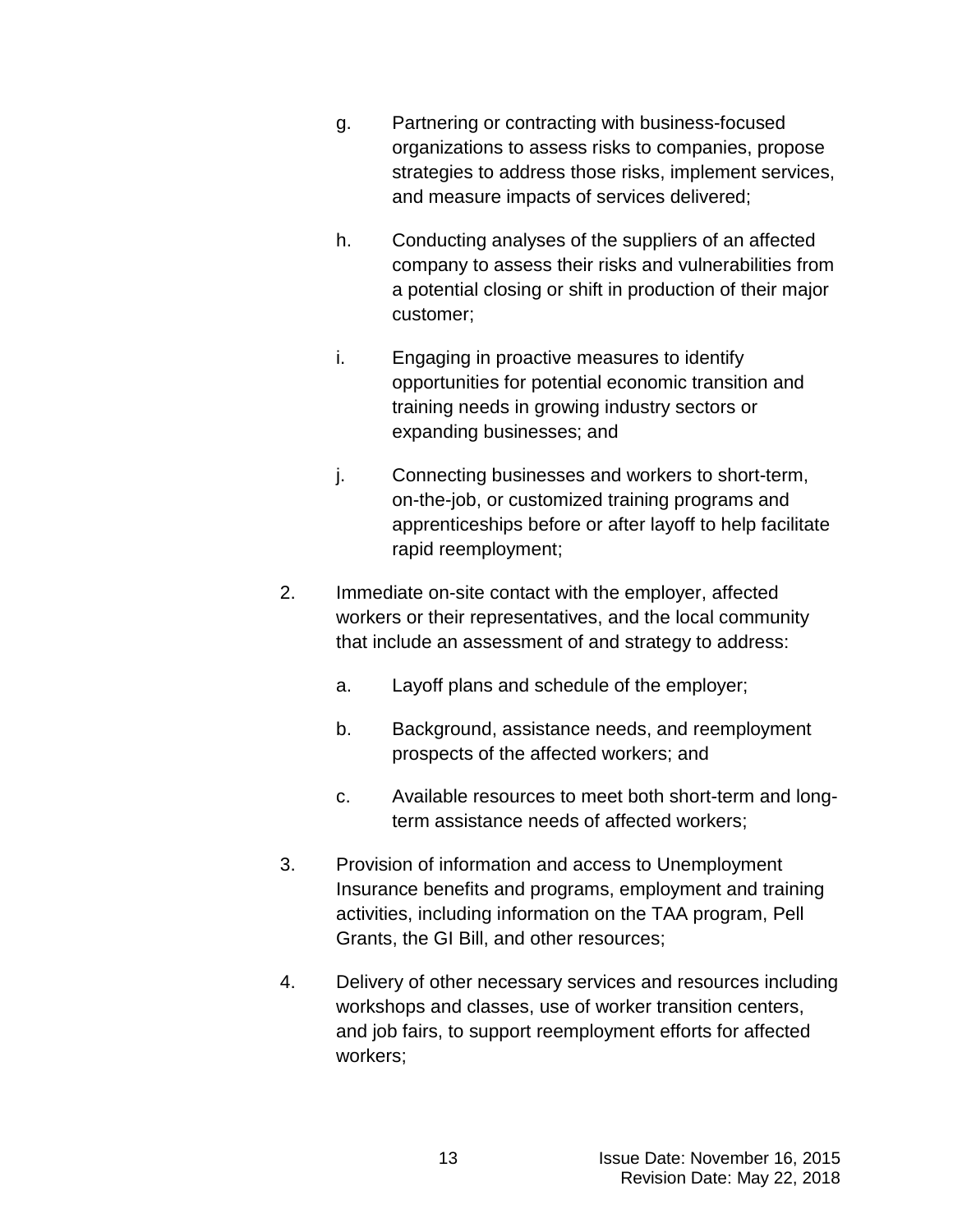- 5. Establishing partnerships with local boards and chief elected officials to ensure coordinated responses to dislocation events and, as needed, obtain assess to state or local economic development assistance;
- 6. Provision of emergency assistance adapted to a particular layoff, disaster, or other emergency situation, as determined by each LWDA;
- 7. Developing systems and processes, as appropriate, for identifying and gathering information for early warning of potential layoffs or opportunities for layoff aversion, which may include:
	- a. Analyzing and acting upon data and information on dislocations and other economic activity in the local area and training outcome and perform; and
	- b. Tracking outcome and performance data and information related to the activities of the Rapid Response program;
- 8. Developing and maintaining partnerships with other federal, state, and local agencies and officials, business associations, technical councils, industry councils, labor organizations, and other public and private organizations to ensure the ability to provide Rapid Response services as early as possible. These partnerships may conduct strategic planning activities, address dislocation events and ensure timely access to a broad range of assistance. They may also develop mechanisms for gathering and exchanging information and data relating to potential dislocations, available resources, and the customization of layoff aversion or Rapid Response activities;
- 9. Delivery of services to worker groups for which a petition for TAA has been filed;
- 10. Provision of additional assistance to local areas that experience disasters, layoffs, or other dislocation events that exceed the capacity of the local area to respond with existing resources; and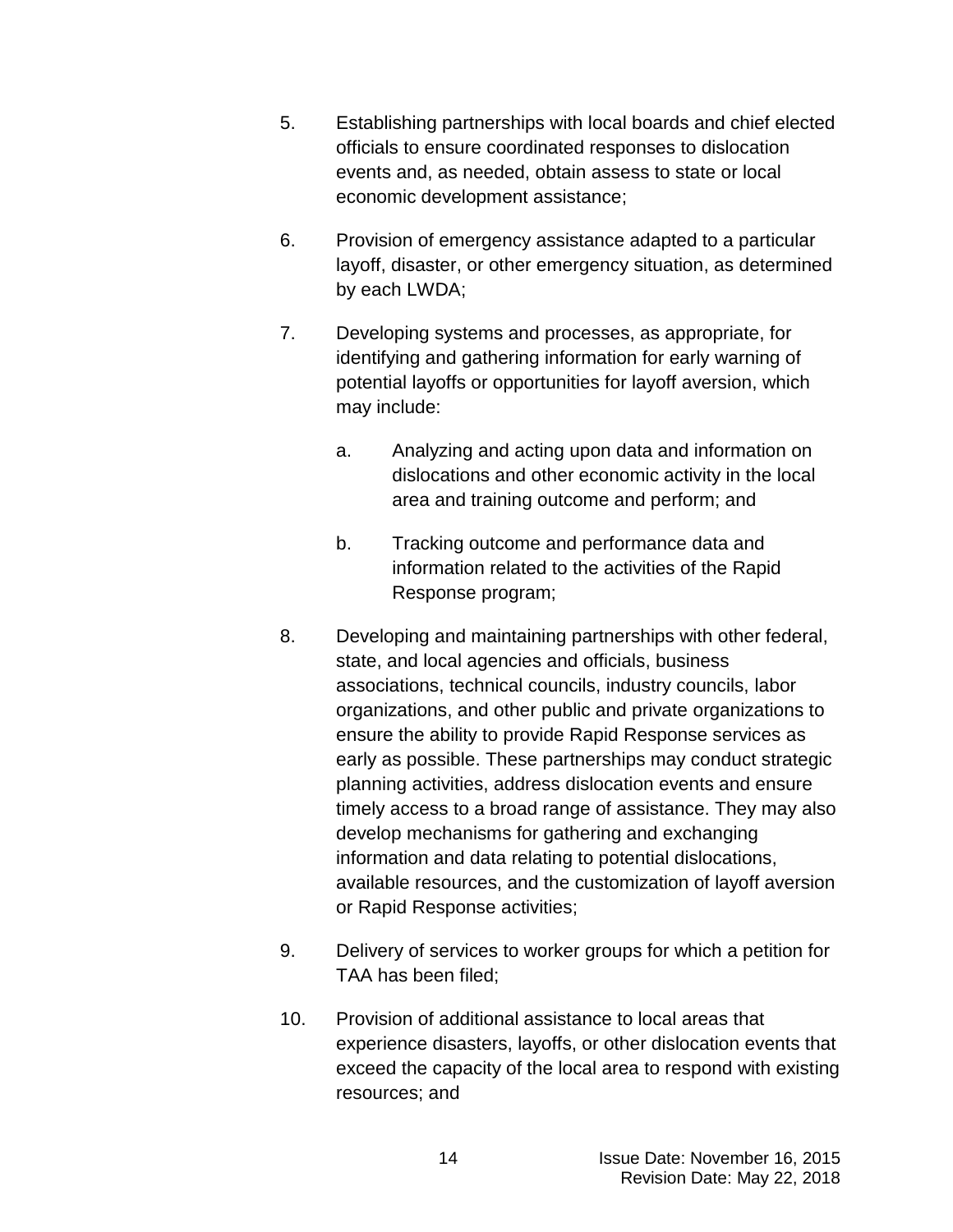11. Provision of guidance and financial assistance, as appropriate, when establishing a labor-management committee if voluntarily agreed to by the bargaining representative for the employees and management. The assistance to such a committee may include training and technical assistance to members of the committee and funding the operating costs of a committee to enable it to provide advice and assistance in carrying out Rapid Response activities and in the design and delivery of WIOA-Title I-B authorized services to affected workers.

### B. Allowable Activities

WIOA offers significant flexibility with regard to Rapid Response funds, as described in 20 CFR 682.340. In order to conduct layoff aversion activities or to prepare for and respond to dislocation events, Rapid Response Teams may devise additional strategies or conduct activities, identified in each LWDA policy, that are intended to minimize the negative impacts of dislocation on workers, businesses, and communities and to ensure that workers impacted by layoffs are able to be reemployed as quickly as possible.

Rapid Response Teams may provide guidance and/or financial assistance to establish community transition teams to assist the impacted community in organizing support for dislocated workers, and in meeting the basic needs of their families. Such assistance may include, but is not limited to, providing heat, shelter, food, clothing, and other necessities and services that are beyond the resources and ability of the One-Stop Career Centers to provide.

Allowable Rapid Response activities may include, but are not limited to:

- 1. Connecting employers and workers with short-term, customized, or other training or apprenticeships before or after layoff to ensure appropriate skills for new employment;
- 2. Facilitation of incumbent worker training for eligible workers based on state or local rules (see Section 500 -Training Services Policy);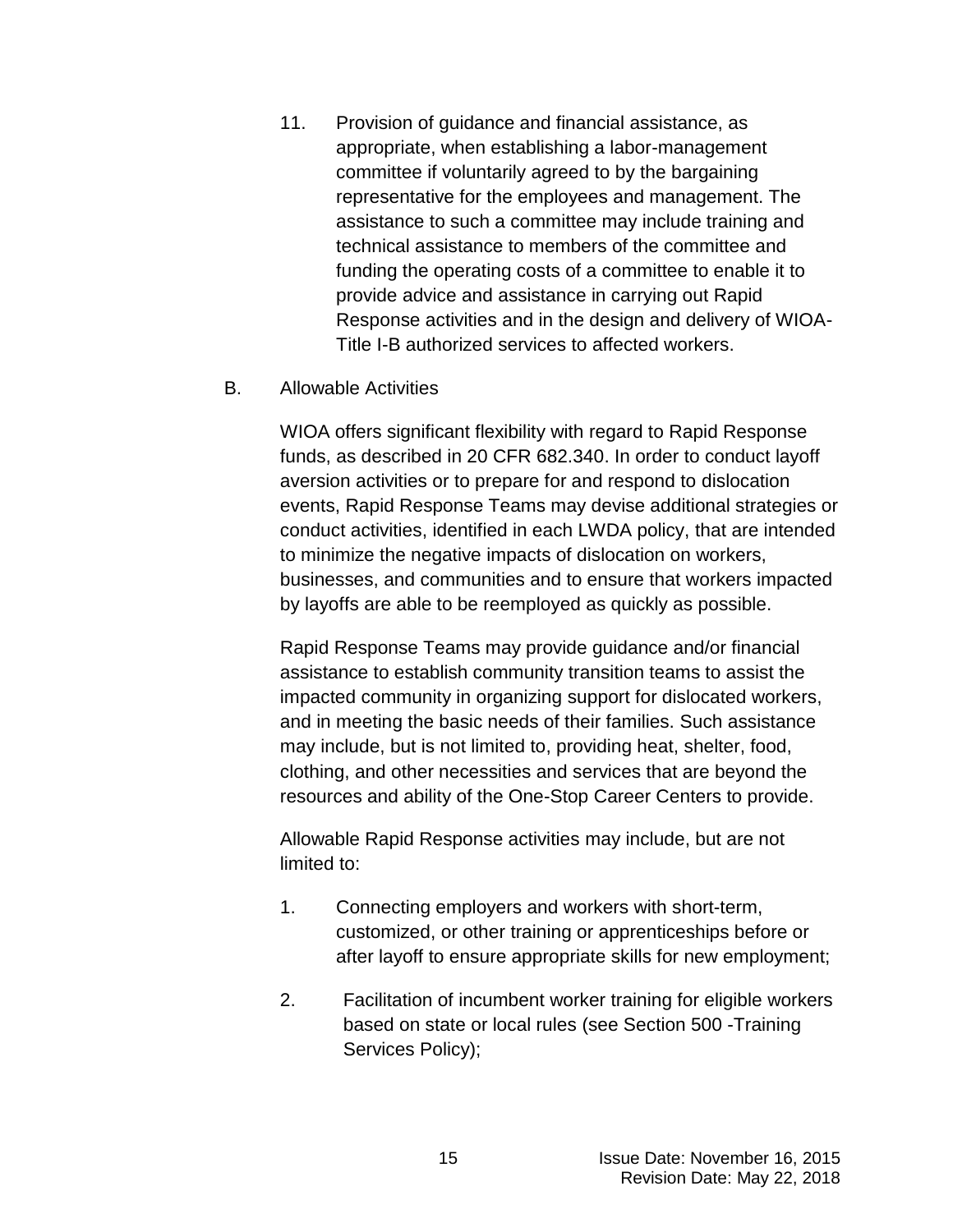- 3. Identification of heavily concentrated industries and sectors and related training needs in a geographic area;
- 4. Proactive measures, such as business visitation or layoff forecasting programs, to identify indicators of potential economic transition and training needs in growing industry sectors or expanding businesses;
- 5. Talent transfer events or reemployment boot camps that will connect businesses in growing industries or sectors with available talent;
- 6. Effective partnerships with a wide range of organizations to support allowable strategies and activities;
- 7. Collection of data and intelligence related to economic transition trends within industries, communities, or at specific employers, and planning strategies for intervention; or
- 8. Development of an early warning network and system using data and intelligence gathered.
- 9. Provision of additional assistance, per 20 CFR 682.350.

# **904 DATA COLLECTION**

When creating or updating an AJC registration for a participant, it is important that all of the affected worker's information is entered, including demographic information, to ensure an accurate and complete registration that will appropriately capture the required information for the Participant Individual Record Layout (PIRL). The PIRL is a collection of participant records that contains data regarding a participant's characteristics, activities, and program outcomes. These records are collected and maintained by the Department for all individuals who receive services or benefits from WIOA Title I-funded programs, including services financially assisted by National Dislocated Worker Grants.

When demographic information has been completed, a "Rapid Response" or "Rapid Response-Additional Assistance" enrollment must be created and appropriate services added for the participant. The designated Regional Director in each LWDA will review and approve the pending enrollment.

The Rapid Response Team is responsible for registering all affected workers seeking assistance into AJC and ensuring appropriate program enrollments and